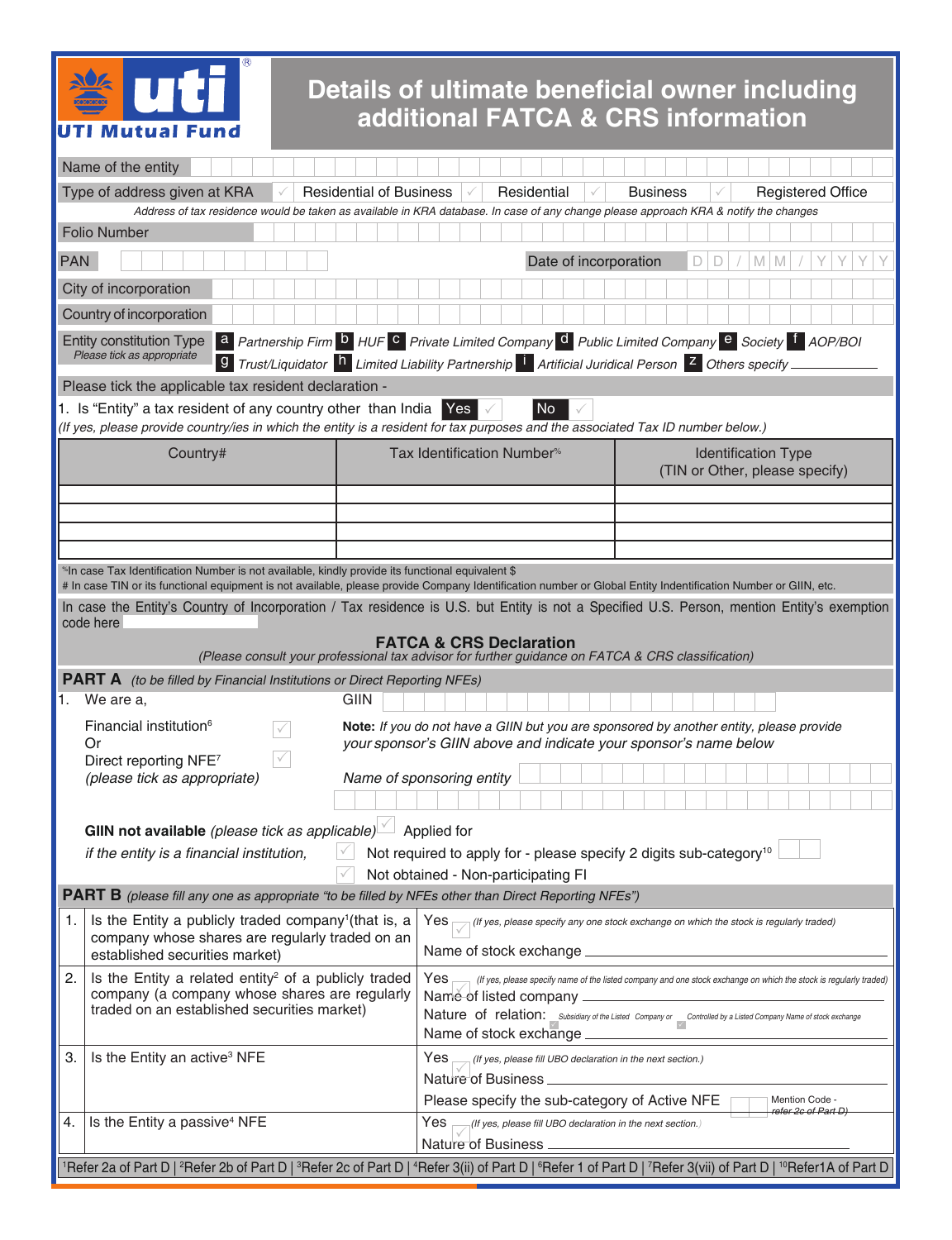|                                                                                                                                                                                                                                                                                                                                                                                                                                                                                                                                                                                                                                                                                                                                                                                                                                                                                                                                                                                                                                                                                                                                                                                                                                                              |                                | <b>UBO Declaration</b>                                               |                                                                                                                         |  |                                                                                                                                                                |                                                                                                |                    |                                                |            |                          |        |  |  |
|--------------------------------------------------------------------------------------------------------------------------------------------------------------------------------------------------------------------------------------------------------------------------------------------------------------------------------------------------------------------------------------------------------------------------------------------------------------------------------------------------------------------------------------------------------------------------------------------------------------------------------------------------------------------------------------------------------------------------------------------------------------------------------------------------------------------------------------------------------------------------------------------------------------------------------------------------------------------------------------------------------------------------------------------------------------------------------------------------------------------------------------------------------------------------------------------------------------------------------------------------------------|--------------------------------|----------------------------------------------------------------------|-------------------------------------------------------------------------------------------------------------------------|--|----------------------------------------------------------------------------------------------------------------------------------------------------------------|------------------------------------------------------------------------------------------------|--------------------|------------------------------------------------|------------|--------------------------|--------|--|--|
| Category (Please tick applicable category):                                                                                                                                                                                                                                                                                                                                                                                                                                                                                                                                                                                                                                                                                                                                                                                                                                                                                                                                                                                                                                                                                                                                                                                                                  |                                | ■ Unlisted Company                                                   |                                                                                                                         |  | $\leq$ Partnership Firm                                                                                                                                        |                                                                                                |                    | Limited Liability Partnership Company          |            |                          |        |  |  |
| Unincorporated association / body of individuals                                                                                                                                                                                                                                                                                                                                                                                                                                                                                                                                                                                                                                                                                                                                                                                                                                                                                                                                                                                                                                                                                                                                                                                                             | $\vee$ Public Charitable Trust |                                                                      |                                                                                                                         |  | $\blacksquare$ Religious Trust                                                                                                                                 |                                                                                                |                    | $\sqrt{ }$ Private Trust                       |            |                          |        |  |  |
| $\vee$ Others (please specify _                                                                                                                                                                                                                                                                                                                                                                                                                                                                                                                                                                                                                                                                                                                                                                                                                                                                                                                                                                                                                                                                                                                                                                                                                              |                                |                                                                      |                                                                                                                         |  |                                                                                                                                                                |                                                                                                |                    |                                                |            |                          |        |  |  |
| Please list below the details of controlling person(s), confirming ALL countries of tax residency / permanent residency / citizenship<br>and ALL Tax Identification Numbers for EACH controlling person(s).                                                                                                                                                                                                                                                                                                                                                                                                                                                                                                                                                                                                                                                                                                                                                                                                                                                                                                                                                                                                                                                  |                                |                                                                      |                                                                                                                         |  |                                                                                                                                                                |                                                                                                |                    |                                                |            |                          |        |  |  |
| Owner-documented FFI's <sup>5</sup> should provide FFI Owner Reporting Statement and Auditor's Letter with required details as mentioned<br>in Form W8 BEN E                                                                                                                                                                                                                                                                                                                                                                                                                                                                                                                                                                                                                                                                                                                                                                                                                                                                                                                                                                                                                                                                                                 |                                |                                                                      |                                                                                                                         |  |                                                                                                                                                                |                                                                                                |                    |                                                |            |                          |        |  |  |
| Name - Beneficial owner / Controlling person<br><b>Country - Tax Residency*</b><br>Tax ID No. - Or functional equivalent for each country <sup>%</sup>                                                                                                                                                                                                                                                                                                                                                                                                                                                                                                                                                                                                                                                                                                                                                                                                                                                                                                                                                                                                                                                                                                       |                                |                                                                      | Tax ID Type - TIN or Other, please specify<br>Beneficial Interest - in percentage Type<br>Code11- of Controlling person |  |                                                                                                                                                                | Address - Include State, Country, PIN / ZIP Code &<br><b>Contact Details</b><br>Address Type - |                    |                                                |            |                          |        |  |  |
| 1. Name                                                                                                                                                                                                                                                                                                                                                                                                                                                                                                                                                                                                                                                                                                                                                                                                                                                                                                                                                                                                                                                                                                                                                                                                                                                      | Tax ID Type                    |                                                                      |                                                                                                                         |  |                                                                                                                                                                | Address                                                                                        |                    |                                                |            |                          |        |  |  |
| Country                                                                                                                                                                                                                                                                                                                                                                                                                                                                                                                                                                                                                                                                                                                                                                                                                                                                                                                                                                                                                                                                                                                                                                                                                                                      | Type Code                      |                                                                      |                                                                                                                         |  |                                                                                                                                                                |                                                                                                |                    |                                                |            |                          |        |  |  |
| Tax ID $\,$ No. $\,^{\circ}$                                                                                                                                                                                                                                                                                                                                                                                                                                                                                                                                                                                                                                                                                                                                                                                                                                                                                                                                                                                                                                                                                                                                                                                                                                 |                                | Address Type Residence Business<br><b>ZIP</b><br>● Registered office |                                                                                                                         |  |                                                                                                                                                                |                                                                                                | State:<br>Country. |                                                |            |                          |        |  |  |
| 2. Name                                                                                                                                                                                                                                                                                                                                                                                                                                                                                                                                                                                                                                                                                                                                                                                                                                                                                                                                                                                                                                                                                                                                                                                                                                                      | Tax ID Type                    |                                                                      |                                                                                                                         |  |                                                                                                                                                                | Address                                                                                        |                    |                                                |            |                          |        |  |  |
| Country                                                                                                                                                                                                                                                                                                                                                                                                                                                                                                                                                                                                                                                                                                                                                                                                                                                                                                                                                                                                                                                                                                                                                                                                                                                      | <b>Type Code</b>               |                                                                      |                                                                                                                         |  |                                                                                                                                                                |                                                                                                |                    |                                                |            |                          |        |  |  |
| Tax ID No. <sup>%</sup>                                                                                                                                                                                                                                                                                                                                                                                                                                                                                                                                                                                                                                                                                                                                                                                                                                                                                                                                                                                                                                                                                                                                                                                                                                      |                                | Address Type ●Residence ● Business                                   | • Registered office                                                                                                     |  |                                                                                                                                                                | ZIP                                                                                            |                    | State:                                         |            | Country:                 |        |  |  |
| 3. Name                                                                                                                                                                                                                                                                                                                                                                                                                                                                                                                                                                                                                                                                                                                                                                                                                                                                                                                                                                                                                                                                                                                                                                                                                                                      | Tax ID Type                    |                                                                      |                                                                                                                         |  |                                                                                                                                                                | Address                                                                                        |                    |                                                |            |                          |        |  |  |
| Country                                                                                                                                                                                                                                                                                                                                                                                                                                                                                                                                                                                                                                                                                                                                                                                                                                                                                                                                                                                                                                                                                                                                                                                                                                                      | Type Code                      |                                                                      |                                                                                                                         |  |                                                                                                                                                                |                                                                                                |                    |                                                |            |                          |        |  |  |
| Tax ID No. <sup>%</sup>                                                                                                                                                                                                                                                                                                                                                                                                                                                                                                                                                                                                                                                                                                                                                                                                                                                                                                                                                                                                                                                                                                                                                                                                                                      |                                | Address Type . Residence . Business                                  | • Registered office                                                                                                     |  |                                                                                                                                                                | State:<br><b>ZIP</b><br>Country:                                                               |                    |                                                |            |                          |        |  |  |
| # If passive NFE, please provide below additional details.                                                                                                                                                                                                                                                                                                                                                                                                                                                                                                                                                                                                                                                                                                                                                                                                                                                                                                                                                                                                                                                                                                                                                                                                   |                                |                                                                      |                                                                                                                         |  |                                                                                                                                                                |                                                                                                |                    | (Please attach additional sheets if necessary) |            |                          |        |  |  |
| <b>PAN / Any other Identification Number</b><br>(PAN, Aadhar, Passport, Election ID, Govt. ID, Driving Licence,<br>NREGA Job Card, Others)<br><b>City of Birth - Country of Birth</b>                                                                                                                                                                                                                                                                                                                                                                                                                                                                                                                                                                                                                                                                                                                                                                                                                                                                                                                                                                                                                                                                        | <b>Nationality</b>             |                                                                      |                                                                                                                         |  | <b>Occupation Type - Service, Business, Others</b><br>DOB - Date of Birth<br>Gender - Male, Female, Other<br>Father's Name - Mandatory if PAN is not available |                                                                                                |                    |                                                |            |                          |        |  |  |
| 1. PAN                                                                                                                                                                                                                                                                                                                                                                                                                                                                                                                                                                                                                                                                                                                                                                                                                                                                                                                                                                                                                                                                                                                                                                                                                                                       |                                | Occupation Type                                                      |                                                                                                                         |  |                                                                                                                                                                |                                                                                                |                    | <b>DOB</b>                                     | DD/MM/YYYY |                          |        |  |  |
| City of Birth                                                                                                                                                                                                                                                                                                                                                                                                                                                                                                                                                                                                                                                                                                                                                                                                                                                                                                                                                                                                                                                                                                                                                                                                                                                |                                | Nationality                                                          |                                                                                                                         |  |                                                                                                                                                                |                                                                                                |                    | Gender Male                                    |            | Female                   |        |  |  |
| Country of Birth                                                                                                                                                                                                                                                                                                                                                                                                                                                                                                                                                                                                                                                                                                                                                                                                                                                                                                                                                                                                                                                                                                                                                                                                                                             |                                | Father's Name                                                        |                                                                                                                         |  |                                                                                                                                                                | Others                                                                                         |                    |                                                |            |                          |        |  |  |
| 2. PAN                                                                                                                                                                                                                                                                                                                                                                                                                                                                                                                                                                                                                                                                                                                                                                                                                                                                                                                                                                                                                                                                                                                                                                                                                                                       |                                |                                                                      | Occupation Type                                                                                                         |  |                                                                                                                                                                |                                                                                                |                    |                                                | DD/MM/YYYY |                          |        |  |  |
| City of Birth                                                                                                                                                                                                                                                                                                                                                                                                                                                                                                                                                                                                                                                                                                                                                                                                                                                                                                                                                                                                                                                                                                                                                                                                                                                |                                |                                                                      | Nationality                                                                                                             |  |                                                                                                                                                                |                                                                                                |                    |                                                | Male       |                          | Female |  |  |
| Country of Birth                                                                                                                                                                                                                                                                                                                                                                                                                                                                                                                                                                                                                                                                                                                                                                                                                                                                                                                                                                                                                                                                                                                                                                                                                                             |                                |                                                                      | Father's Name                                                                                                           |  |                                                                                                                                                                |                                                                                                |                    |                                                |            | Others                   |        |  |  |
| 3. PAN                                                                                                                                                                                                                                                                                                                                                                                                                                                                                                                                                                                                                                                                                                                                                                                                                                                                                                                                                                                                                                                                                                                                                                                                                                                       |                                |                                                                      | Occupation Type                                                                                                         |  |                                                                                                                                                                |                                                                                                |                    |                                                |            | DD/MM/YYYY<br><b>DOB</b> |        |  |  |
| City of Birth                                                                                                                                                                                                                                                                                                                                                                                                                                                                                                                                                                                                                                                                                                                                                                                                                                                                                                                                                                                                                                                                                                                                                                                                                                                |                                |                                                                      | Nationality                                                                                                             |  |                                                                                                                                                                |                                                                                                |                    |                                                |            | Male <br>  Female        |        |  |  |
| Father's Name<br>Country of Birth                                                                                                                                                                                                                                                                                                                                                                                                                                                                                                                                                                                                                                                                                                                                                                                                                                                                                                                                                                                                                                                                                                                                                                                                                            |                                |                                                                      |                                                                                                                         |  |                                                                                                                                                                |                                                                                                |                    |                                                |            | Others                   |        |  |  |
| # Additional details to be filled by controlling persons with tax residency / permanent residency / citizenship / Green Card in any country other than India:<br>* To include US, where controlling person is a US citizen or green card holder - %In case Tax Identification Number is not available, kindly provide functional equivalent<br><sup>4</sup> Refer 3(iii) of Part D   <sup>5</sup> Refer 3(vi) of Part D   <sup>11</sup> Refer 3(iv) (A) of Part D                                                                                                                                                                                                                                                                                                                                                                                                                                                                                                                                                                                                                                                                                                                                                                                            |                                |                                                                      |                                                                                                                         |  |                                                                                                                                                                |                                                                                                |                    |                                                |            |                          |        |  |  |
|                                                                                                                                                                                                                                                                                                                                                                                                                                                                                                                                                                                                                                                                                                                                                                                                                                                                                                                                                                                                                                                                                                                                                                                                                                                              |                                | <b>FATCA - CRS Terms and Conditions</b>                              |                                                                                                                         |  |                                                                                                                                                                |                                                                                                |                    |                                                |            |                          |        |  |  |
| The Central Board of Direct Taxes has notifed Rules 114F to 114H, as part of the Income-tax Rules, 1962, which Rules require Indian financial institutions to seek additional<br>personal, tax and beneficial owner information and certain certifications and documentation from all our unit holders. In relevant cases, information will have to be reported to tax<br>authorities/ appointed agencies. Towards compliance, we may also be required to provide information to any institutions such as withholding agents for the purpose of ensuring<br>appropriate withholding from the Folio(s) or any proceeds in relation thereto.<br>Should there be any change in any information provided by you, please ensure you advise us promptly, i.e., within 30 days.<br>Please note that you may receive more than one request for information if you have multiple relationships with us or group entities. Therefore, it is important that you respond to our<br>request, even if you believe you have already supplied any previously requested information.<br>If you have any questions about your tax residency, please contact your tax advisor. If any controlling person of the entity is a US citizen or resident or green card holder, please |                                |                                                                      |                                                                                                                         |  |                                                                                                                                                                |                                                                                                |                    |                                                |            |                          |        |  |  |
| include United States in the foreign country information field along with the US Tax Identification Number.<br>\$It is mandatory to supply a TIN or functional equivalent if the country in which you are tax resident issues such identifiers. If no TIN is yet available or has not yet been issued, please                                                                                                                                                                                                                                                                                                                                                                                                                                                                                                                                                                                                                                                                                                                                                                                                                                                                                                                                                |                                |                                                                      |                                                                                                                         |  |                                                                                                                                                                |                                                                                                |                    |                                                |            |                          |        |  |  |
| provide an explanation and attach this to the form.<br><b>Certification</b><br>I / We have understood the information requirements of this Form (read along with the FATCA & CRS Instructions) and hereby                                                                                                                                                                                                                                                                                                                                                                                                                                                                                                                                                                                                                                                                                                                                                                                                                                                                                                                                                                                                                                                    |                                |                                                                      |                                                                                                                         |  |                                                                                                                                                                |                                                                                                |                    |                                                |            |                          |        |  |  |
| confirm that the information provided by me / us on this Form is true, correct, and complete. I / We also confirm that I / We have read<br>and understood the FATCA & CRS Terms and Conditions below and hereby accept the same.                                                                                                                                                                                                                                                                                                                                                                                                                                                                                                                                                                                                                                                                                                                                                                                                                                                                                                                                                                                                                             |                                |                                                                      |                                                                                                                         |  |                                                                                                                                                                |                                                                                                |                    |                                                |            |                          |        |  |  |
| Name                                                                                                                                                                                                                                                                                                                                                                                                                                                                                                                                                                                                                                                                                                                                                                                                                                                                                                                                                                                                                                                                                                                                                                                                                                                         |                                |                                                                      |                                                                                                                         |  |                                                                                                                                                                |                                                                                                |                    |                                                |            |                          |        |  |  |
| Designation                                                                                                                                                                                                                                                                                                                                                                                                                                                                                                                                                                                                                                                                                                                                                                                                                                                                                                                                                                                                                                                                                                                                                                                                                                                  |                                |                                                                      |                                                                                                                         |  |                                                                                                                                                                |                                                                                                |                    |                                                |            |                          |        |  |  |
| Signature                                                                                                                                                                                                                                                                                                                                                                                                                                                                                                                                                                                                                                                                                                                                                                                                                                                                                                                                                                                                                                                                                                                                                                                                                                                    |                                | Signature                                                            |                                                                                                                         |  |                                                                                                                                                                | Signature                                                                                      |                    | Place                                          | Date       |                          |        |  |  |
|                                                                                                                                                                                                                                                                                                                                                                                                                                                                                                                                                                                                                                                                                                                                                                                                                                                                                                                                                                                                                                                                                                                                                                                                                                                              |                                |                                                                      |                                                                                                                         |  |                                                                                                                                                                |                                                                                                |                    |                                                |            |                          |        |  |  |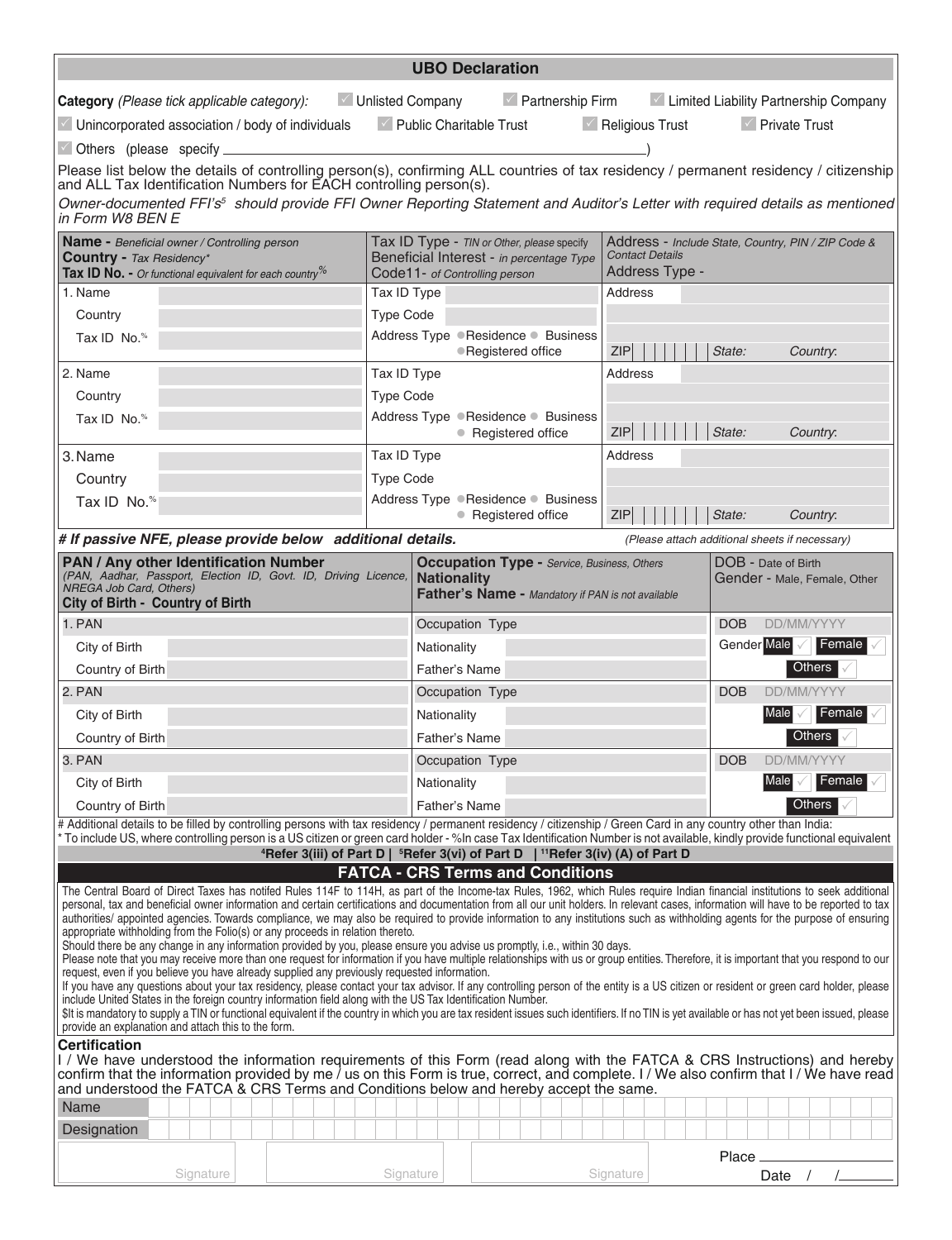## **PART D FATCA Instructions & Definitions**

- *1 Financial Institution (FI)* The term FI means any financial institution that is a Depository Institution, Custodial Institution, Investment Entity or Specified Insurance company, as defined.
	- **•** Depository institution: is an entity that accepts deposits in the ordinary course of banking or similar business.
	- l Custodial institution is an entity that holds as a substantial portion of its business, holds financial assets for the account of others and where it's income attributale to holding financial assets and related financial services equals or exceeds 20 percent of the entity's gross income during the shorter of-
		- The three financial years preceding the year in which determination is made; or
		- (ii) The period during which the entity has been in existence, whichever is less.
	- Investment entity is any entity:
		- That primarily conducts a business or operates for or on behalf of a customer for any of the following activities or operations for or on behalf of a customer
			- (I) Trading in money market instruments (cheques, bills, certificates of deposit, derivatives, etc.); foreign exchange; exchange, interest rate and index instruments; transferable securities; or commodity futures trading; or
			- (ii) Individual and collective portfolio management; or
			- (iii) Investing, administering or managing funds, money or financial asset or money on behalf of other persons;
				- or
	- l The gross income of which is primarily attributable to investing, reinvesting, or trading in financial assets, if the entity is managed by another entity that is a depository institution, a custodial institution, a specified insurance company, or an investment entity described above.

An entity is treated as primarily conducting as a business one or more of the 3 activities described above, or an entity's gross income is primarily attributable to investing, reinvesting, or trading in financial assets of the entity's gross income attributable to the relevant activities equals or exceeds 50 percent of the entity's gross income during the shorter of :

- (i) The three-year period ending on 31 March of the year preceding the year in which the determination is made; or
- (ii) The period during which the entity has been in existence.

The term "Investment Entity" does not include an entity that is an active non-financial entity as per codes 03, 04, 05 and 06 - refer point 2c.)

l Specified Insurance Company: Entity that is an insurance company (or the holding company of an insurance company) that issues, or is obligated to make payments with respect to, a Cash Value Insurance Contract or an Annuity Contract.

|                                                                                                                                                                                                                                                 | $\bullet$ Fl not required to apply for GIIN:                                                                                                                                                               |  |  |  |
|-------------------------------------------------------------------------------------------------------------------------------------------------------------------------------------------------------------------------------------------------|------------------------------------------------------------------------------------------------------------------------------------------------------------------------------------------------------------|--|--|--|
| A. Reasons why FI not required to apply for GIIN:                                                                                                                                                                                               |                                                                                                                                                                                                            |  |  |  |
| $Code \vert$                                                                                                                                                                                                                                    | Sub-category                                                                                                                                                                                               |  |  |  |
| 01                                                                                                                                                                                                                                              | Governmental Entity, International Organization or Central Bank                                                                                                                                            |  |  |  |
| 02                                                                                                                                                                                                                                              | Treaty Qualified Retirement Fund; a Broad Participation Retirement Fund; a Narrow Participation Retirement Fund; or a<br>Pension Fund of a Governmental Entity, International Organization or Central Bank |  |  |  |
| 03                                                                                                                                                                                                                                              | Non-public fund of the armed forces, an employees' state insurance fund, a gratuity fund or a provident fund                                                                                               |  |  |  |
| 04                                                                                                                                                                                                                                              | Entity is an Indian FI solely because it is an investment entity                                                                                                                                           |  |  |  |
| 05                                                                                                                                                                                                                                              | Qualified credit card issuer                                                                                                                                                                               |  |  |  |
| 06                                                                                                                                                                                                                                              | Investment Advisors, Investment Managers & Executing Brokers                                                                                                                                               |  |  |  |
| 07                                                                                                                                                                                                                                              | Exempt collective investment vehicle                                                                                                                                                                       |  |  |  |
| 08                                                                                                                                                                                                                                              | Trustee of an Indian Trust                                                                                                                                                                                 |  |  |  |
| 09                                                                                                                                                                                                                                              | FI with a local client base                                                                                                                                                                                |  |  |  |
| 10                                                                                                                                                                                                                                              | Non-registering local banks                                                                                                                                                                                |  |  |  |
| 11                                                                                                                                                                                                                                              | FFI with only Low-Value Accounts                                                                                                                                                                           |  |  |  |
| 12                                                                                                                                                                                                                                              | Sponsored investment entity and controlled foreign corporation                                                                                                                                             |  |  |  |
| 13                                                                                                                                                                                                                                              | Sponsored, Closely Held Investment Vehicle                                                                                                                                                                 |  |  |  |
| 14                                                                                                                                                                                                                                              | <b>Owner Documented FFI</b>                                                                                                                                                                                |  |  |  |
|                                                                                                                                                                                                                                                 | 2. Non-financial entity (NFE) - Foreign entity that is not a financial institution                                                                                                                         |  |  |  |
|                                                                                                                                                                                                                                                 | Types of NFEs that are regarded as excluded NFE are:                                                                                                                                                       |  |  |  |
| a. Publicly traded company (listed company)                                                                                                                                                                                                     |                                                                                                                                                                                                            |  |  |  |
| A company is publicly traded if its stock are regularly traded on one or more established securities markets                                                                                                                                    |                                                                                                                                                                                                            |  |  |  |
| (Established securities market means an exchange that is officially recognized and supervised by a governmental authority in which<br>the securities market is located and that has a meaningful annual value of shares traded on the exchange) |                                                                                                                                                                                                            |  |  |  |
| b. Related entity of a publicly traded company                                                                                                                                                                                                  |                                                                                                                                                                                                            |  |  |  |
|                                                                                                                                                                                                                                                 | The NFE is a related entity of an entity of which is regularly traded on an established securities market;                                                                                                 |  |  |  |
|                                                                                                                                                                                                                                                 |                                                                                                                                                                                                            |  |  |  |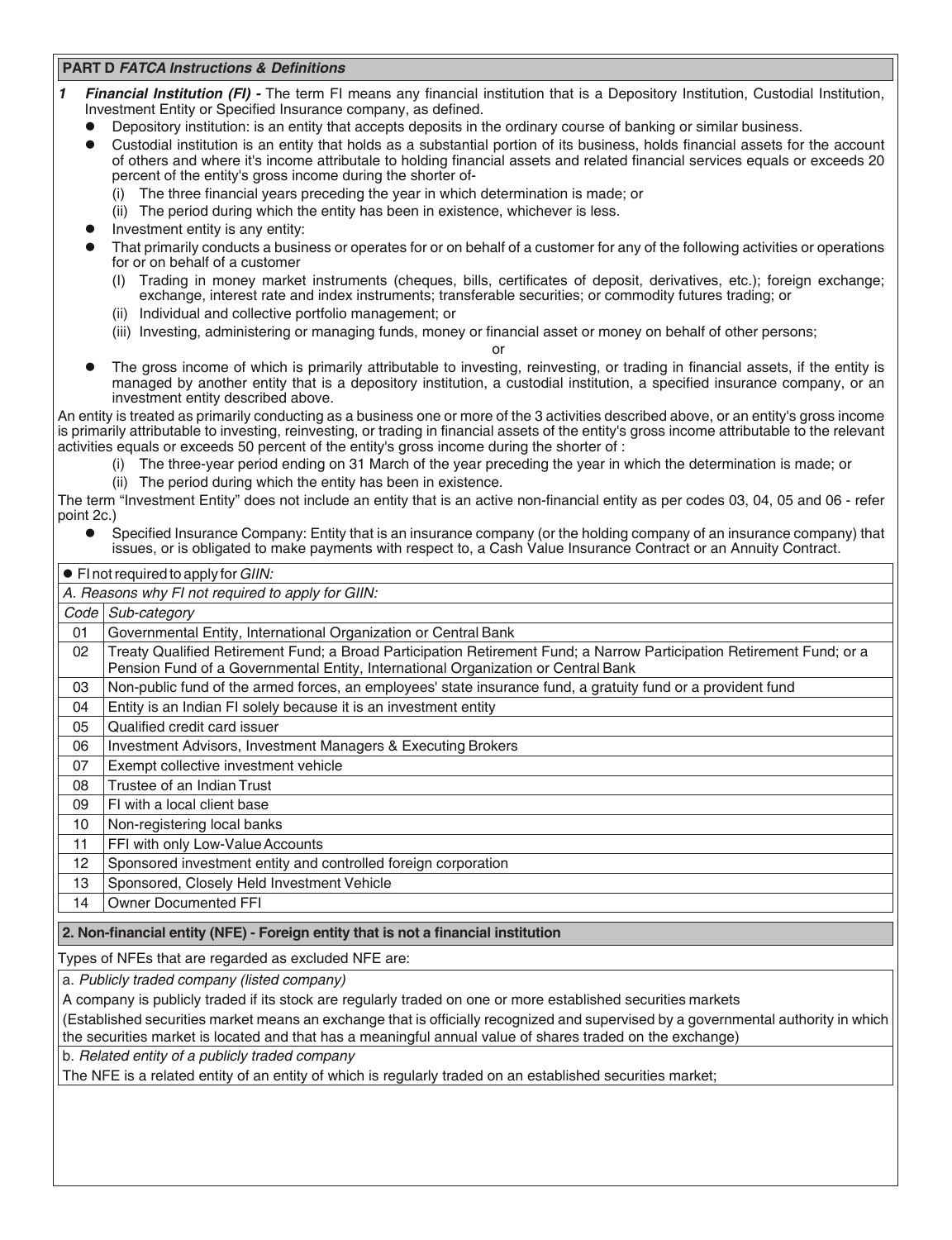|      | C. Active NFE : (is any one of the following):                                                                                                                                                                                                                                                                                                                                                                                                                                                                                                                                                                                          |  |  |  |  |
|------|-----------------------------------------------------------------------------------------------------------------------------------------------------------------------------------------------------------------------------------------------------------------------------------------------------------------------------------------------------------------------------------------------------------------------------------------------------------------------------------------------------------------------------------------------------------------------------------------------------------------------------------------|--|--|--|--|
| Code | Sub-category                                                                                                                                                                                                                                                                                                                                                                                                                                                                                                                                                                                                                            |  |  |  |  |
| 01   | Less than 50 percent of the NFE's gross income for the preceding financial year is passive income and less than 50 percent<br>of the assets held by the NFE during the preceding financial year are assets that produce or are held for the production of<br>passive income;                                                                                                                                                                                                                                                                                                                                                            |  |  |  |  |
| 02   | The NFE is a Governmental Entity, an International Organization, a Central Bank, or an entity wholly owned by one or more<br>of the foregoing;                                                                                                                                                                                                                                                                                                                                                                                                                                                                                          |  |  |  |  |
| 03   | Substantially all of the activities of the NFE consist of holding (in whole or in part) the outstanding stock of, or providing<br>financing and services to, one or more subsidiaries that engage in trades or businesses other than the business of a<br>Financial Institution, except that an entity shall not qualify for this status if the entity functions as an investment fund, such<br>as a private equity fund, venture capital fund, leveraged buyout fund, or any investment vehicle whose purpose is to acquire<br>or fund companies and then hold interests in those companies as capital assets for investment purposes; |  |  |  |  |
| 04   | The NFE is not yet operating a business and has no prior operating history, but is investing capital into assets with the intent<br>to operate a business other than that of a Financial Institution, provided that the NFE shall not qualify for this exception after<br>the date that is 24 months after the date of the initial organization of the NFE;                                                                                                                                                                                                                                                                             |  |  |  |  |
| 05   | The NFE was not a Financial Institution in the past five years, and is in the process of liquidating its assets or is reorganizing<br>with the intent to continue or recommence operations in a business other than that of a Financial Institution;                                                                                                                                                                                                                                                                                                                                                                                    |  |  |  |  |
| 06   | The NFE primarily engages in financing and hedging transactions with, or for, Related Entities that are not Financial<br>Institutions, and does not provide financing or hedging services to any Entity that is not a Related Entity, provided that the<br>group of any such Related Entities is primarily engaged in a business other than that of a Financial Institution;                                                                                                                                                                                                                                                            |  |  |  |  |
| 07   | Any NFE that fulfills all of the following requirements:                                                                                                                                                                                                                                                                                                                                                                                                                                                                                                                                                                                |  |  |  |  |
|      | It is established and operated in India exclusively for religious, charitable, scientific, artistic, cultural, athletic, or<br>$\bullet$<br>educational purposes; or it is established and operated in India and it is a professional organization, business league,<br>chamber of commerce, labor organization, agricultural or horticultural organization, civic league or an organization<br>operated exclusively for the promotion of social welfare;                                                                                                                                                                               |  |  |  |  |
|      | It is exempt from income tax in India;<br>$\bullet$                                                                                                                                                                                                                                                                                                                                                                                                                                                                                                                                                                                     |  |  |  |  |
|      | It has no shareholders or members who have a proprietary or beneficial interest in its income or assets;<br>$\bullet$<br>The applicable laws of the NFE's country or territory of residence or the NFE's formation documents do not permit any<br>income or assets of the NFE to be distributed to, or applied for the benefit of, a private person or non-charitable Entity other<br>than pursuant to the conduct of the NFE's charitable activities, or as payment of reasonable compensation for services                                                                                                                            |  |  |  |  |
|      | rendered, or as payment representing the fair market value of property which the NFE has purchased; and<br>The applicable laws of the NFE's country or territory of residence or the NFE's formation documents require that, upon the<br>NFE's liquidation or dissolution, all of its assets be distributed to a governmental entity or other non-profit organization, or<br>escheat to the government of the NFE's country or territory of residence or any political subdivision thereof.<br>Explanation.- For the purpose of this sub-clause, the following shall be treated as fulfilling the criteria provided in the said         |  |  |  |  |
|      | sub-clause, namely:-                                                                                                                                                                                                                                                                                                                                                                                                                                                                                                                                                                                                                    |  |  |  |  |
|      | (I) an Investor Protection Fund referred to in clause (23EA);                                                                                                                                                                                                                                                                                                                                                                                                                                                                                                                                                                           |  |  |  |  |
|      | (II) a Credit Guarantee Fund Trust for Small Industries referred to in clause 23EB; and                                                                                                                                                                                                                                                                                                                                                                                                                                                                                                                                                 |  |  |  |  |
|      | (III) an Investor Protection Fund referred to in clause (23EC), of section 10 of the Act;                                                                                                                                                                                                                                                                                                                                                                                                                                                                                                                                               |  |  |  |  |
|      | 3. Other definitions                                                                                                                                                                                                                                                                                                                                                                                                                                                                                                                                                                                                                    |  |  |  |  |
| (i)  | <b>Related entity</b>                                                                                                                                                                                                                                                                                                                                                                                                                                                                                                                                                                                                                   |  |  |  |  |
|      | An entity is a 'related entity' of another entity if either entity controls the other entity, or the two entities are under common control<br>For this purpose, control includes direct or indirect ownership of more than 50% of the votes and value in an entity.                                                                                                                                                                                                                                                                                                                                                                     |  |  |  |  |
| (ii) | <b>Passive NFE</b>                                                                                                                                                                                                                                                                                                                                                                                                                                                                                                                                                                                                                      |  |  |  |  |
|      | The term passive NFE means                                                                                                                                                                                                                                                                                                                                                                                                                                                                                                                                                                                                              |  |  |  |  |
| (i)  | any non-financial entity which is not an active non-financial entity including a publicly traded corporation or related entity of a<br>publicly traded company; or                                                                                                                                                                                                                                                                                                                                                                                                                                                                      |  |  |  |  |
| (ii) | an investment entity defined in clause (b) of these instructions                                                                                                                                                                                                                                                                                                                                                                                                                                                                                                                                                                        |  |  |  |  |
|      | (iii) a withholding foreign partnership or withholding foreign trust;                                                                                                                                                                                                                                                                                                                                                                                                                                                                                                                                                                   |  |  |  |  |
|      | (Note: Foreign persons having controlling interest in a passive NFE are liable to be reported for tax information compliance<br>purposes)                                                                                                                                                                                                                                                                                                                                                                                                                                                                                               |  |  |  |  |
|      | (iii) Passive income                                                                                                                                                                                                                                                                                                                                                                                                                                                                                                                                                                                                                    |  |  |  |  |
|      | The term passive income includes income by way of :                                                                                                                                                                                                                                                                                                                                                                                                                                                                                                                                                                                     |  |  |  |  |
| (1)  | Dividends,                                                                                                                                                                                                                                                                                                                                                                                                                                                                                                                                                                                                                              |  |  |  |  |
| (2)  | Interest,                                                                                                                                                                                                                                                                                                                                                                                                                                                                                                                                                                                                                               |  |  |  |  |
| (3)  | Income equivalent to interest,                                                                                                                                                                                                                                                                                                                                                                                                                                                                                                                                                                                                          |  |  |  |  |
|      | (4) Rents and royalties, other than rents and royalties derived in the active conduct of a business conducted, at least in part, by<br>employees of the NFE,                                                                                                                                                                                                                                                                                                                                                                                                                                                                            |  |  |  |  |

F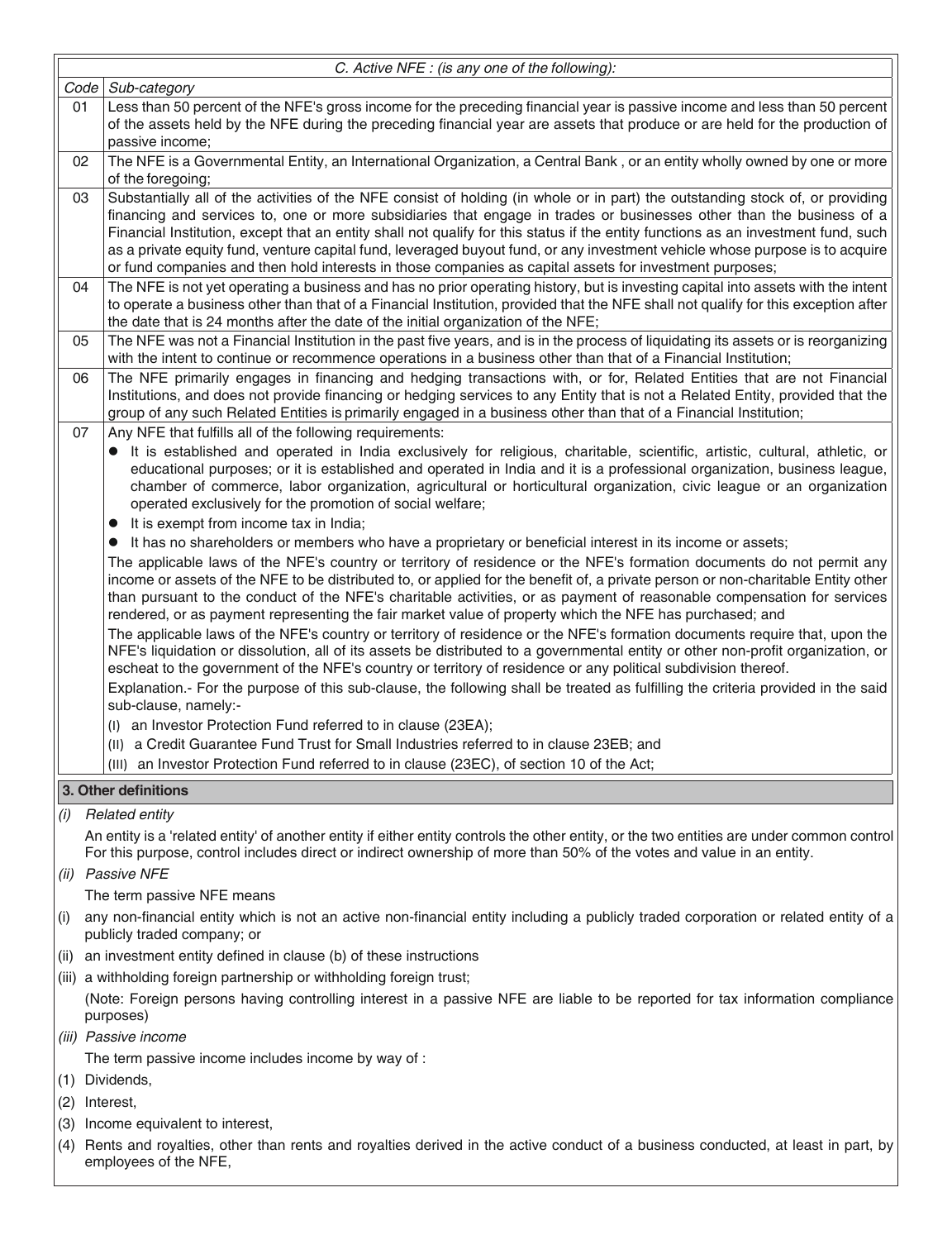(5) Annuities

- (6) The excess of gains over losses from the sale or exchange of financial assets that gives rise to passive income
- (7) The excess of gains over losses from transactions (including futures, forwards, options and similar transactions) in any financial assets,
- (8) The excess of foreign currency gains over foreign currency losses
- (9) Net income from swaps
- (10)Amounts received under cash value insurance contracts

But passive income will not include,in case of a non-financial entity that regularly acts as a dealer in financial assets, any income from any transaction entered into in the ordinary course of such dealer's business as such a dealer.

*(iv) Controlling persons*

Controlling persons are natural persons who exercise control over an entity and includes a beneficial owner under sub-rule (3) of rule 9 of the Prevention of Money-Laundering (Maintenance of Records) Rules, 2005.In the case of a trust, the controlling person means the settlor, the trustees, the protector (if any), the beneficiaries or class of beneficiaries, and any other natural person exercising ultimate effective control over the trust. In the case of alegalar rangement other than a trust, controlling person means persons in equivalent or similar positions.

Pursuant to guidelines on identification of Beneficial Ownership issued vide SEBI circular no. CIR/MIRSD/2/2013 dated January 24, 2013, persons (other than Individuals) are required to provide details of Beneficial Owner(s) ('BO'). Accordingly, the Beneficial Owner means 'Natural Person', who, whether acting alone or together, or through one or more juridical person, exercises control through ownership or who ultimately has a controlling ownership interest of / entitlements to:

- i. More than 25% of shares or capital or profits of the juridical person, where the juridical person is a company;
- ii. More than 15% of the capital or profits of the juridical person, where the juridical person is a partnership; or
- iii. More than 15% of the property or capital or profits of the juridical person, where the juridical person is an unincorporated association or body of individuals.

Where the client is a trust, the financial institution shall identify the beneficial owners of the client and take reasonable measures to verify the identity of such persons, through the identity of the settler of the trust, the trustee, the protector, the beneficiaries with 15% or more interest in the trust and any other natural person exercising ultimate effective control over the trust through a chain of control or ownership.

Where no natural person is identified the identity of the relevant natural person who holds the position of senior managing official.

|      | (A) Controlling Person Type:                         |  |  |  |
|------|------------------------------------------------------|--|--|--|
| Code | Sub-category                                         |  |  |  |
| 01   | CP of legal person-ownership                         |  |  |  |
| 02   | CP of legal person-other means                       |  |  |  |
| 03   | CP of legal person-senior managing official          |  |  |  |
| 04   | CP of legal arrangement-trust-settlor                |  |  |  |
| 05   | CP of legal arrangement--trust-trustee               |  |  |  |
| 06   | CP of legal arrangement--trust-protector             |  |  |  |
| 07   | CP of legal arrangement--trust-beneficiary           |  |  |  |
| 08   | CP of legal arrangement--trust-other                 |  |  |  |
| 09   | CP of legal arrangement-Other-settlor equivalent     |  |  |  |
| 10   | CP of legal arrangement-Other-trustee equivalent     |  |  |  |
| 11   | CP of legal arrangement-Other-protector equivalent   |  |  |  |
| 12   | CP of legal arrangement-Other-beneficiary equivalent |  |  |  |
| 13   | CP of legal arrangement-Other-other equivalent       |  |  |  |
| 14   | Unknown                                              |  |  |  |

*(v)* Specified *U.S. person – A U.S person other than the following:*

(i) a corporation the stock of which is regularly traded on one or more established securities markets;

- (ii) any corporation that is a member of the same expanded affiliated group, as defined in section  $1471(e)(2)$  of the U.S. Internal Revenue Code, as a corporation described in clause (i);
- (iii) the United States or any wholly owned agency or instrumentality thereof;
- (iv) any State of the United States, any U.S. Territory, any political subdivision of any of the foregoing, or any wholly owned agency or instrumentality of any one or more of the foregoing;
- (v) any organization exempt from taxation under section 501(a) of the U.S. Internal Revenue Code or an individual retirement plan as defined in section 7701(a)(37) of the U.S. Internal Revenue Code;
- (vi) any bank as defined in section 581 of the U.S. Internal Revenue Code;
- (vii) any real estate investment trust as defined in section 856 of the U.S. Internal Revenue Code;
- (viii)any regulated investment company as defined in section 851 of the U.S. Internal Revenue Code or any entity registered with the U.S. Securities and Exchange Commission under the Investment Company Act of 1940 (15 U.S.C. 80a-64);
- (ix) any common trust fund as defined in section 584(a) of the U.S. Internal Revenue Code;